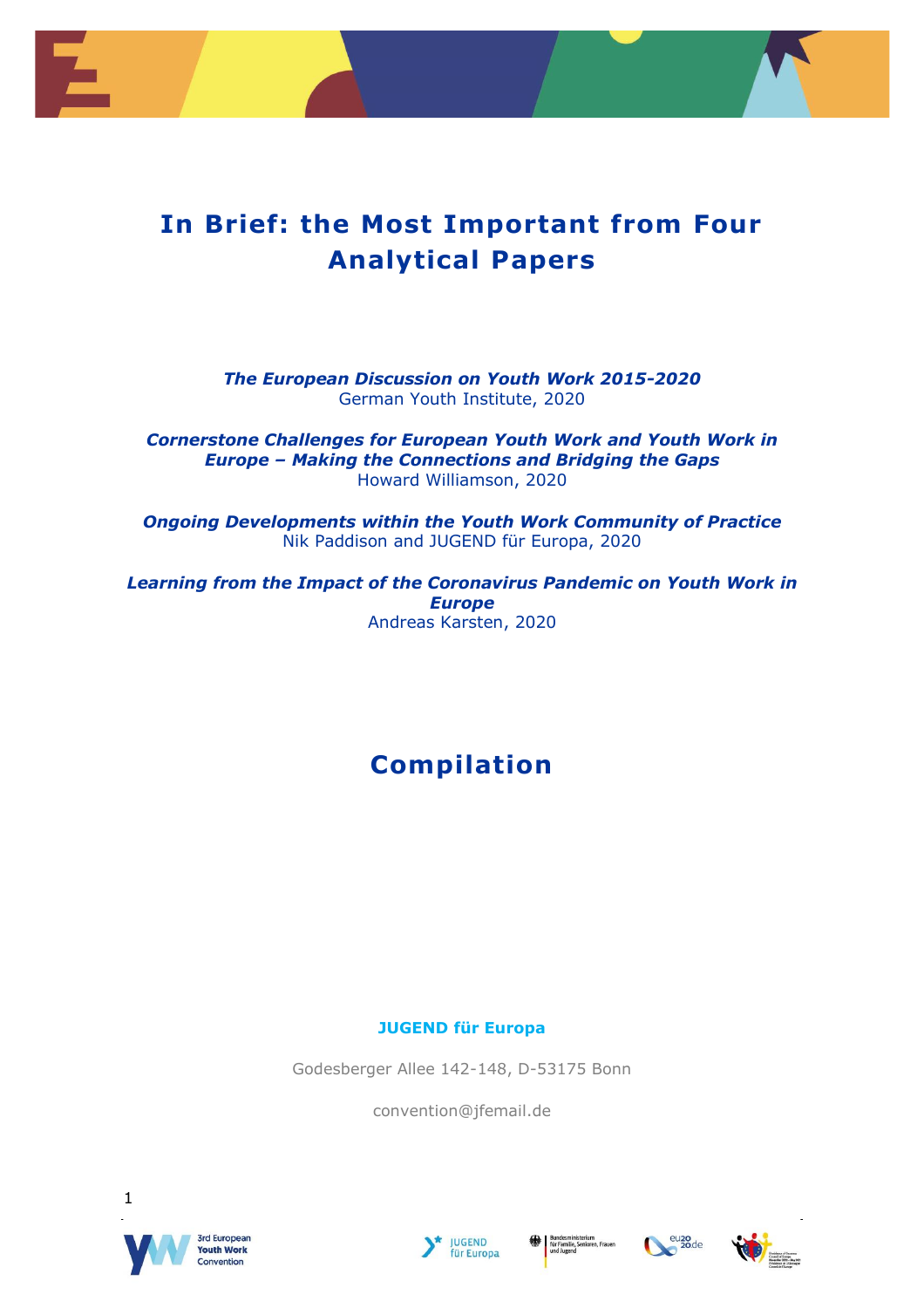### **Introduction**

In preparation for the  $3^{rd}$  European Youth Work Convention (EYWC) and implementing the European Youth Work Agenda (EYWA), several analytical papers have been commissioned. Complementary to other resources, their purpose has been to feed, among other things, into the programme of the  $3<sup>rd</sup>$  EYWC, the final declaration of the Convention, and the national and European processes for implementing the Agenda, defining the content of both the 3<sup>rd</sup> EYWC and the EYWA.

Aim of this compilation is to provide readers with the most important from the four analytical papers in brief, describing both their complementary features and their differences in focus:

*The European Discussion on Youth Work 2015-2020* by the German Youth Institute gives an overview of the debate on youth work as it has been held in documents published and/or funded by the European Union, Council of Europe and associated organisations. The documents analysed were published between 2015 and mid-2020 and all include 'youth work' in their titles. For the  $3<sup>rd</sup>$  European Youth Work Convention, the analysis shows the need to think about which topics should be raised at the Convention and with whom youth work should co-operate. It also encourages considering how European and national stakeholders can put the European Youth Work Agenda into implementing youth work development at all levels – without youth work losing its identity and the value it has for young people and society.

*Challenges for European Youth Work and Youth Work in Europe – Making the Connections and Bridging the Gaps* by Howard Williamson seeks to capture and delineate the key challenges that continue to face youth work in the 21st century. In preparation for the development of a European Youth Work Agenda, the paper proposes that attention needs to be given to four key strands of youth work: conceptual challenges, challenges to do with the competence of youth workers, challenges around the credibility of youth work, and challenges of making appropriate connections. Such challenges need to inform the deliberations of the  $3<sup>rd</sup>$  European Youth Work Convention and contribute to the shaping of an emergent European Youth Work Agenda.

*Ongoing Developments within the Youth Work Community of Practice* by Nik Paddison and JUGEND für Europa explores what has been taking place in youth work between 2015 and 2020. The paper seeks to highlight what it is that keeps youth work strong, and what keeps it as an evolving practice. It also serves as a guide to the possible content of the European Youth Work Agenda (EYWA).

*Learning from the Impact of the Coronavirus Pandemic on Youth Work in Europe* by Andreas Karsten seeks to illustrate the impact of the coronavirus pandemic on youth work in Europe. It is based on the findings of the ongoing thematic research project of the RAY Network and explores what can be learnt from the effects of the pandemic and the responses of youth work to its effects. It also outlines needs and suggests options to support youth work during and after the pandemic.









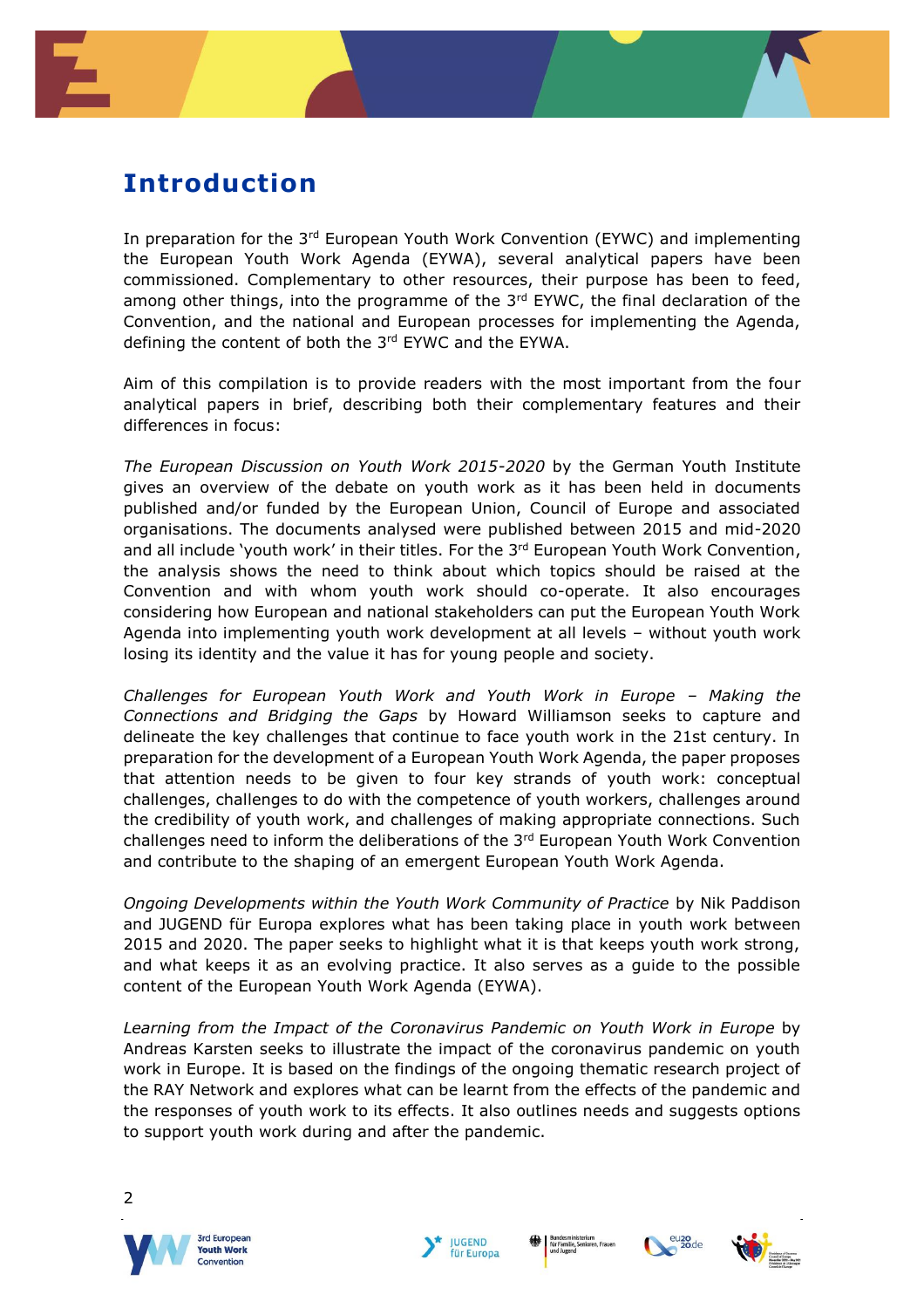

The paper also shows that the coronavirus pandemic has exposed the systematic fragilities of youth work across Europe. It hopes for the European Youth Work Agenda to clear the path for some, if not all, of the necessary structural changes. The Agenda could do that through generating purposeful, dedicated and generous support as well as a substantive strengthening of the infrastructure and conditions for digitalisation within youth work, so that youth work can focus on creating spaces and building bridges with and for young people.

All complete papers are available at [https://www.eywc2020.eu/en/convention/resources/.](https://www.eywc2020.eu/en/convention/resources/)







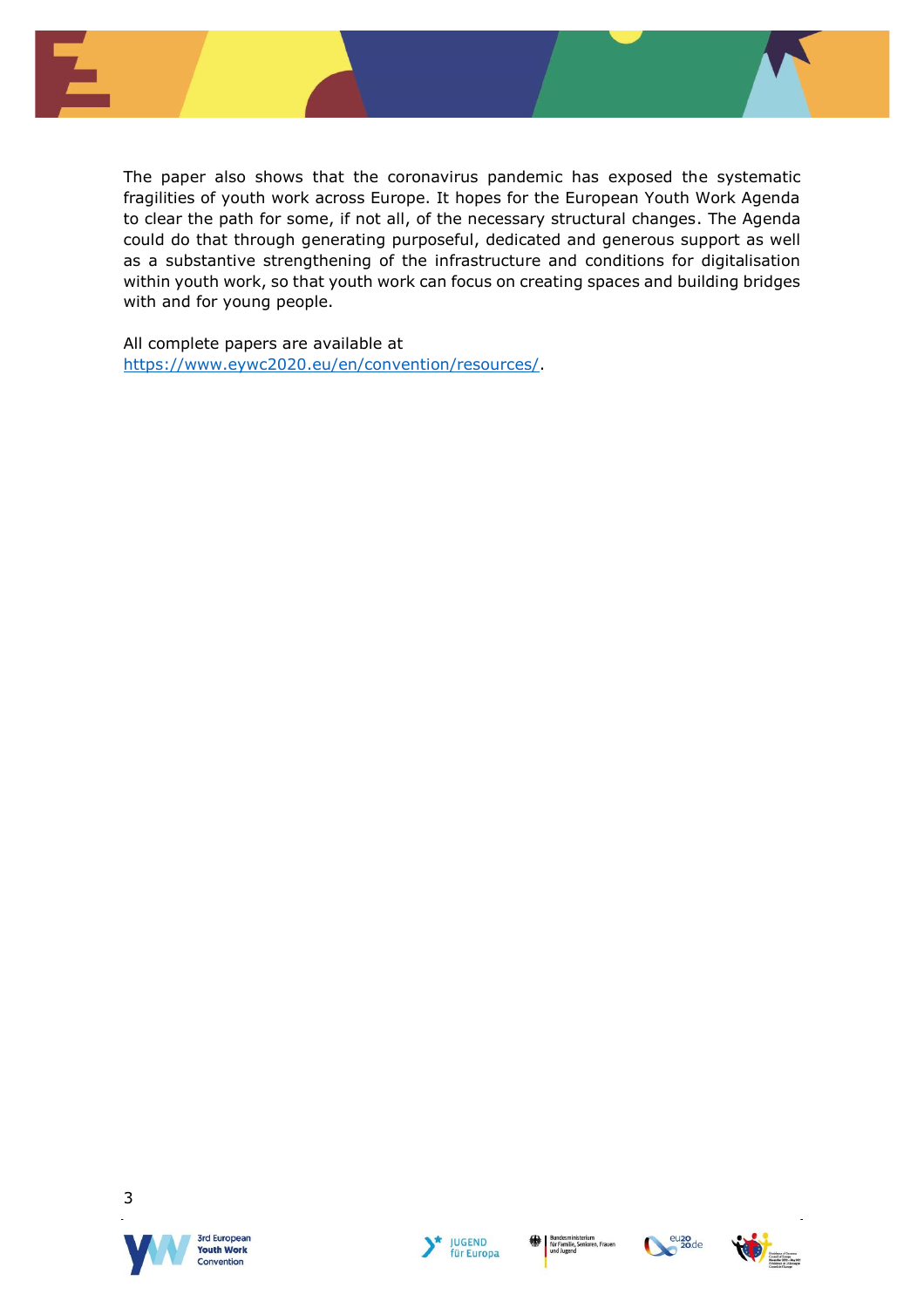# *The European Discussion on Youth Work 2015-2020*

### German Youth Institute, 2020

The paper "The European Discussion on Youth Work 2015–2020" of the Centre for European Youth Policy at the German Youth Institute provides an overview of the discussions on youth work taking place in documents published and/or financed by the Council of Europe, the European Union and associated organisations. The analysed documents were published between 2015 and June 2020 and contain "youth work" in their titles.

#### **General Overview**

Following a lexical search of keywords, the general overview identifies trends in the analysed documents. These trends relate both to the conceptual basics of youth work and to the societal challenges that youth work is responding to. Whereas a keyword like "youth worker" is continuously mentioned in all documents over all years, other keywords follow trends, for example "refugee", which increases from 2018 onwards. Comparing political to professional documents show that political documents focus slightly more on conceptual keywords rather than on keywords associated with societal challenges, whereas professional documents focus slightly more on societal challenges.

In summary, the general overview provides a specific pattern of topics that have been discussed in the European institutional discourse on youth work during the past five years: the relationship between youth work and overriding societal challenges; youth work and its support to young people in their personal development; and the framework conditions for youth work that support the previous two discourses. Following this pattern, the paper is divided in three more content-related chapters: the importance of youth work for society; supporting personal development as an important strategy for youth work; and the conceptual basics of youth work.

#### **The Importance of Youth Work**

Why is youth work necessary? The documents assert that youth work contributes to its surroundings, empowering the individual, building bridges to the community and tackling societal challenges. They sketch a picture of challenges – for example financial and economic crises, the increase of migration – within European society that youth work can contribute to tackling. In doing so, youth work contributes to upholding democratic values and human rights, social cohesion, social diversity, freedom of expression and values, as well as dealing with the consequences of emerging social polarisation and social exclusion. With regard to young people themselves, the need for youth work is emphasised by its role in promoting inclusion, active citizenship and wellbeing of young people.

The strategy through which youth work contributes to tackling societal challenges is, according to the documents, its ability to empower young people and support their personal development.









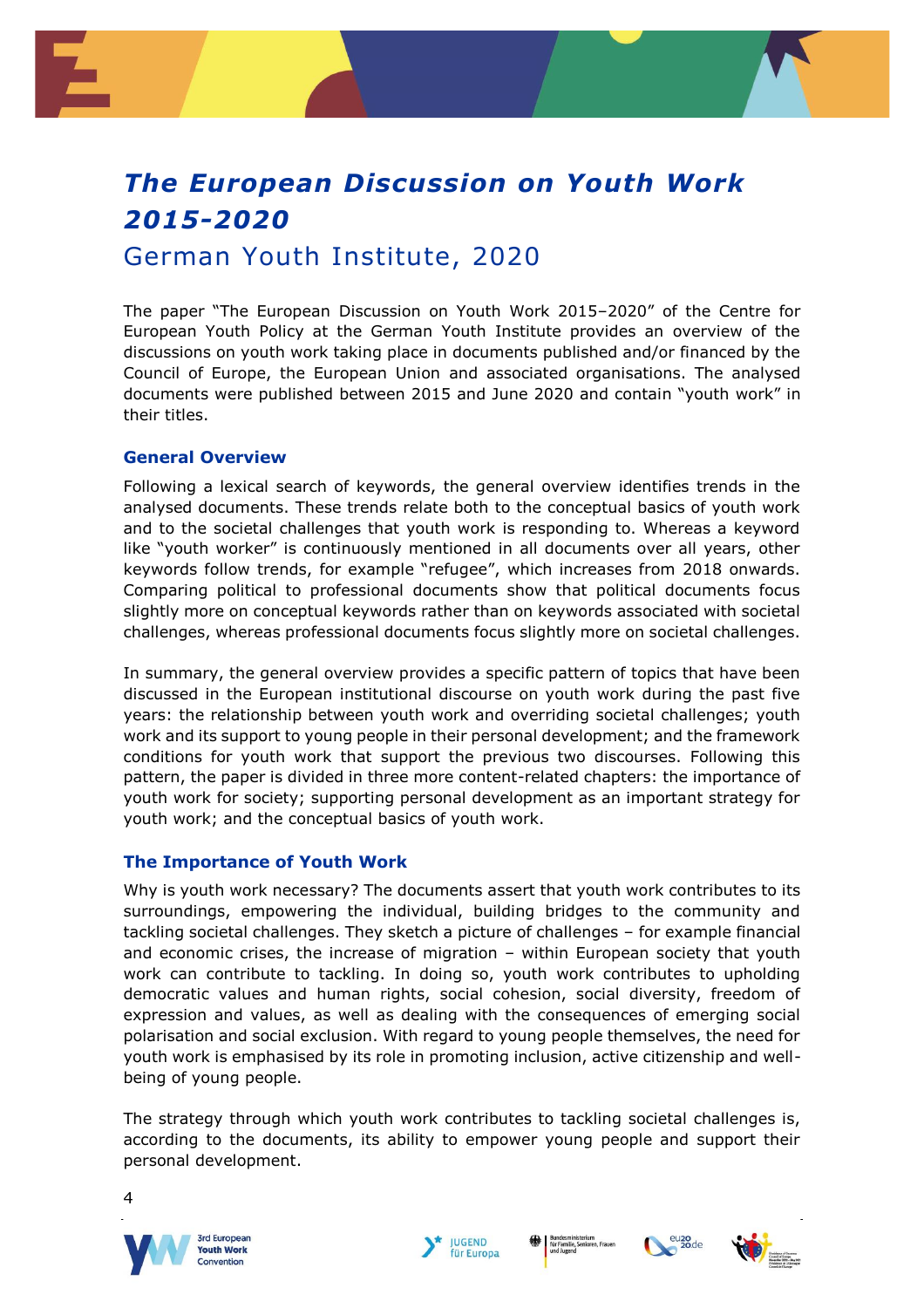#### **Supporting Personal Development as an Important Strategy for Youth Work**

One of the main responsibilities of youth work as far as young people are concerned is to confront the various life challenges and emerging threats they encounter. This is done on the individual level by contributing to the knowledge, skills and values of young people.

Besides this focus on encountering challenges and threats, youth work takes a more general approach by providing guidance for young people in the development of their own life projects. According to the analysed documents, on the one hand, youth work has the task to support young people's development in terms of social participation and inclusion (including the promotion of active citizenship and the creation of a positive identity); while on the other hand, it has the task to support individual personal development in terms of skills and personality, contextualised by socialisation processes.

According to the analysed documents, youth work addresses all young people, but at the same time specific groups of young people are considered as being in need of support. In recent years documents have focused on, for example, young refugees as a specific target group for youth work.

#### **Conceptual Basics of Youth Work**

The third perspective discussed in the analysed documents is what makes youth work unique in fulfilling its role. In other words, what makes youth work special? The discussions in the analysed documents can be clustered around four topics: The core of youth work; youth work proceedings; professionalisation and the promotion of quality youth work; and youth work qualifications.

Youth work is both a method and a movement, based on the core principles of voluntary participation, youth-centeredness, mutual respect between youth workers and young people, accessibility and openness, flexibility, and the promotion of a rights-based approach, diversity, and inclusion. Youth work is about creating spaces where young people can meet, where divides can be bridged and where social integration of young people is supported.

In order to do so, the recognition of youth work by other actors and sectors plays an important role. One discussion on *what* should be recognised focuses on the recognition of competencies acquired by young people in youth work activities and by youth workers as part of their education and training. Another discussion focuses on recognition of youth work as a professional field in contrast to other policy fields (e.g. social work, education). The discussion on *how* youth work can be recognised by other actors and sectors gained momentum through the debate on the politicisation of youth work, which has been launched in the past few years. A focus on the core principles of youth work helps youth work to gain visibility in contrast to other actors and sectors.

Discussions in the analysed documents on the core proceedings of youth work focus on innovative methods as well as cooperation between actors and sectors. Youth work

**IUGEND** 







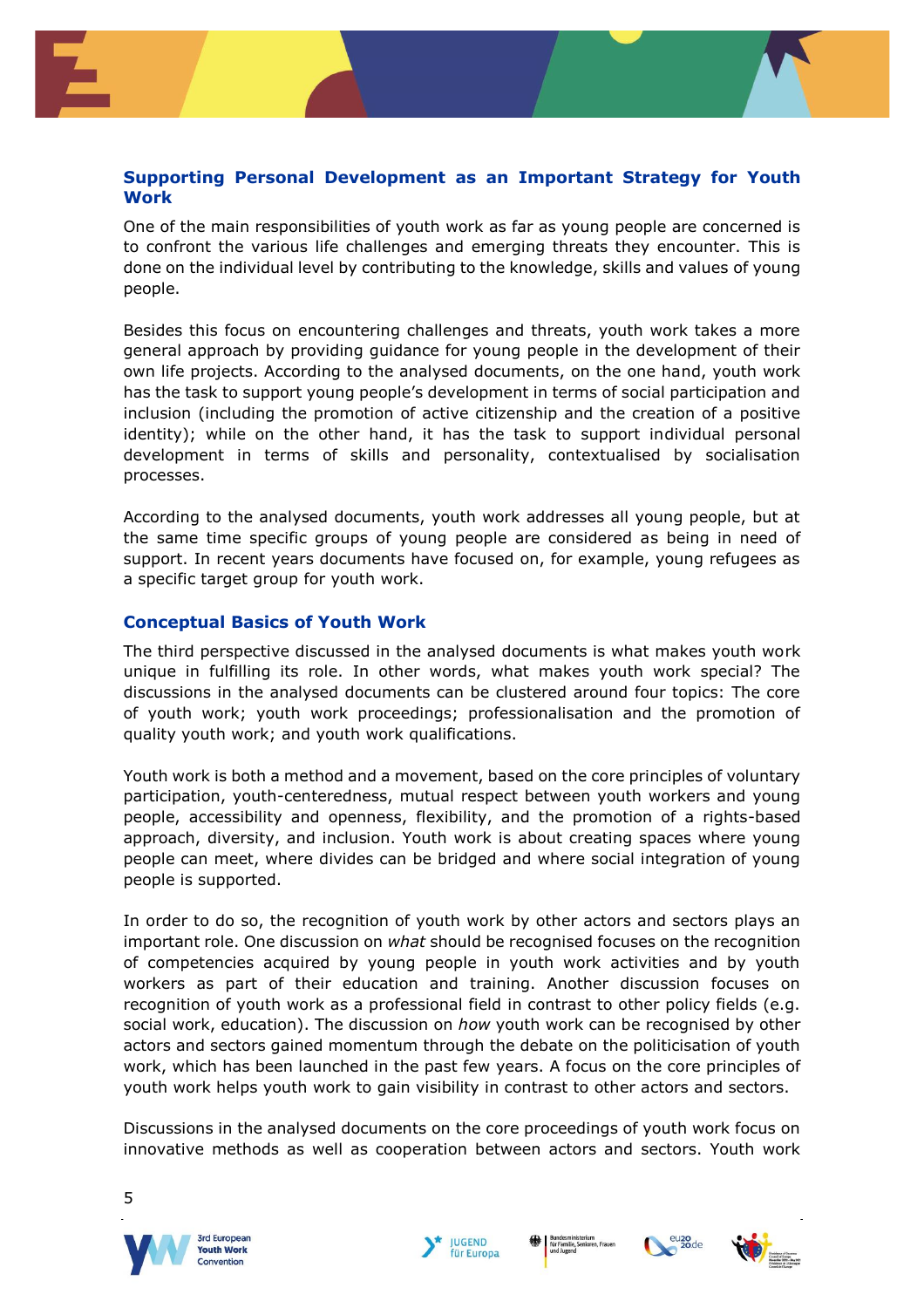

continuously has to ask the question of whether its concepts still fit the everyday life of young people, and thus has to review its working methods. Digital and smart youth work are the main methods discussed under the heading of innovative youth work. With regard to cooperation, the analysed documents stipulate that strengthening connections between practice, policy and research within the youth field could be enhanced by the development of a youth work policy. Second, the analysed documents stipulate a need for cross-sectoral cooperation. Not only can youth work provide other sectors with information about the views and needs of young people, but it can also act as a stakeholder for young people.

The discussion on professionalisation and the promotion of quality youth work has been part of youth work development since its early beginnings. In the analysed documents, it is discussed under the heading of the need for a quality assurance framework, the need for better organised education and training of youth workers as well as the need for ethical and employment standards for youth workers. A knowledge-based approach to youth work is one of the mechanisms called for to develop a reflective practice based on systematic evaluation and research.

Finally, the topic of youth worker education and training gained much attention during the last five years. The documents discuss the need for a (European) youth worker education and training system, which, as is argued, would contribute to the recognition of youth work.

#### **Conclusions**

The aim of the  $3<sup>rd</sup>$  European Youth Work Convention is, after discussing the diversity and common ground of youth work in the previous editions, to focus on the further development and implementation of youth work at the European, national, regional and local level. The conclusions drawn from this analysis are the following:

- There exists a core understanding of European youth work. This understanding is however by and large detached from what is discussed in other contexts (for example, employment or health);
- Youth work's strength is its holistic approach: Young people are perceived as a whole and are not reduced to just one (problematic) aspect;
- Fundamental themes of social inclusion and participation play a major role in the European discourse on youth work;
- Some of the major issues that have been discussed in European discourse in general have been neglected in youth work discourse, as far as the analysed documents are concerned. Examples are gender equality, gender inclusion, mental health and wellbeing, and environmental issues.

For the  $3^{rd}$  European Youth Work Convention, the analysis presented in "The European Discussion on Youth Work 2015–2020" means that there is a need to think about which topics should be raised at the Convention, with whom youth work should cooperate and how European and national actors can transport the vision of a European Youth Work Agenda into actual implementation of youth work development on all levels – without losing the identity of youth work and the great values youth work offers young people and society.











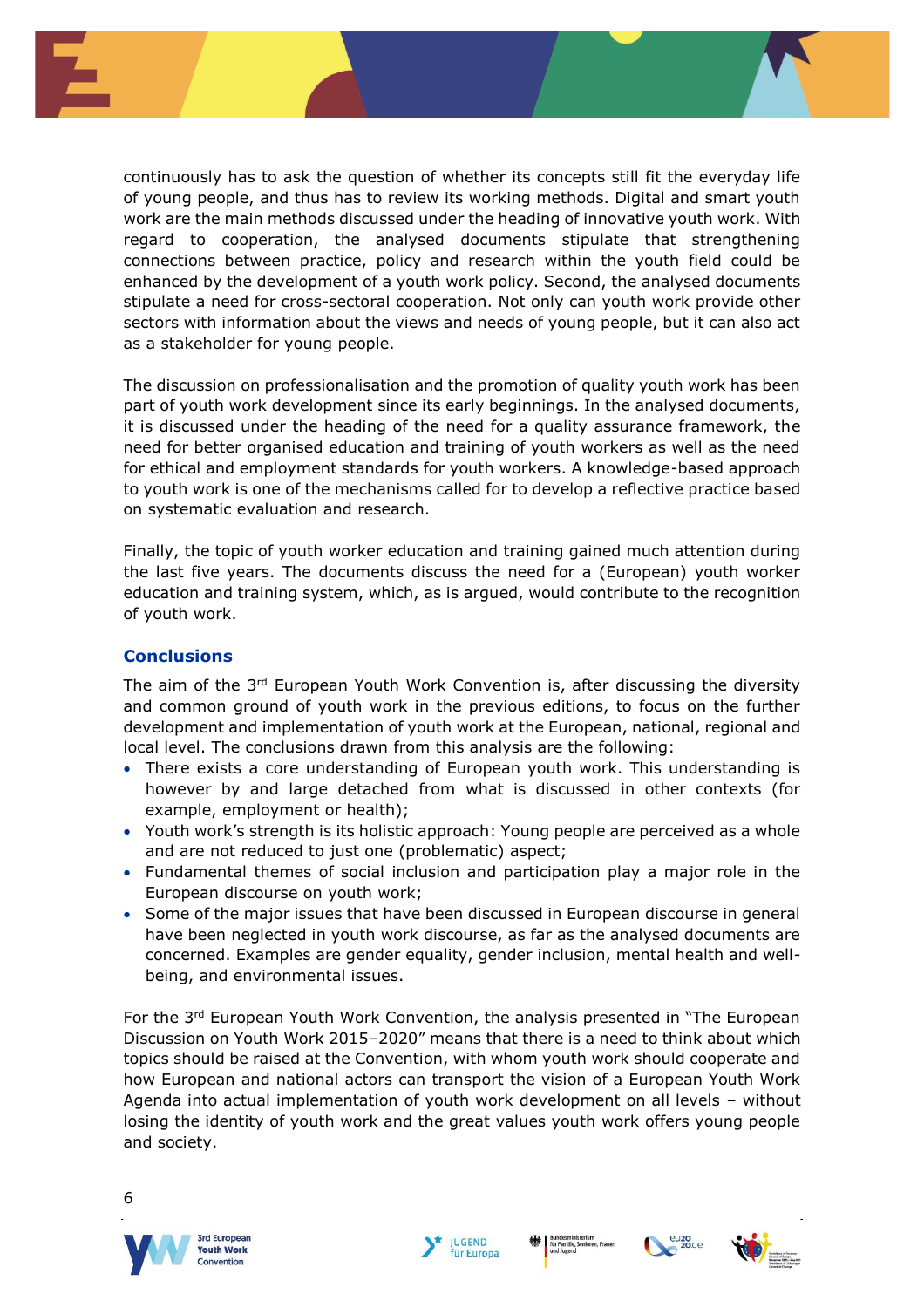## *Cornerstone Challenges for European Youth Work and Youth Work in Europe – Making the Connections and Bridging the Gaps* Howard Williamson, 2020

This paper seeks to capture and delineate the key challenges that continue to face youth work in the 21<sup>st</sup> century.

Youth work in its many forms has always had to adapt to variable and changing **contexts**; the risk of ever attempting a precise formulation of youth work as a practice is that external expectations of its role – from young people on one side and those who support it through funding and advocacy on the other – may rapidly change. Nevertheless, certain principles have guided the diversity of youth work practice over time, even if they themselves remain subject to challenge and debate. The first part of the paper therefore considers not only the contemporary context of youth work policy development in Europe, notably through the  $1<sup>st</sup>$  and  $2<sup>nd</sup>$  European Youth Work Conventions and the political outcomes they produced (the EU Resolution on Youth Work in 2010 and the Council of Europe Recommendation on Youth Work in 2017) but also the many lessons that emerged from the History of Youth Work in Europe project that produced seven volumes of youth work knowledge and highlighted what might be called the 'tension triangles' within which youth work has to navigate with some skill. The history project identified twelve such triangles. The final, unexpected, context is clearly the Covid-19 pandemic that has been afflicting Europe throughout 2020, the outcome of which remains unpredictable but the impact of which – on youth work as much as on all other aspects of established life in Europe – has been dramatic and transformative in many different ways.

The second substantive section of the paper focuses on what are considered the nine persisting **challenges** facing youth work in Europe, and European youth work, today. First, despite the apparent consensus across the youth work community of practice that all youth work is simultaneously about providing young people with 'spaces' (for youth autonomy and self-determination) and 'bridges' (to support positive transitions to the next steps of their lives), that common ground remains disputed and contested. It needs to be strengthened further. Secondly there are at least five challenges that have always prevailed within the youth work debate: how to manage the diverse *pressures* and expectations placed upon youth work; where (in what kinds of *spaces*) youth work needs to operate; balancing the different *rationales* for the provision of youth work; establishing the balance in different *styles* of practice; and how to evaluate youth work – agreeing a basis on which to judge its *value*. Third, there are equally traditional disputes about the boundaries of youth work. Where does youth work start and stop in relation to *age* (very different forms of youth work operate across a broad age range of young people), *target groups* (what should youth work be 'targeted' on, if at all) and *issues* to be addressed (can, and should, youth work be engaging with all issues caused or experienced by young people)? Clearly, youth work does not cover everything that affects the lives of young people but, as that is the case, what are its parameters?











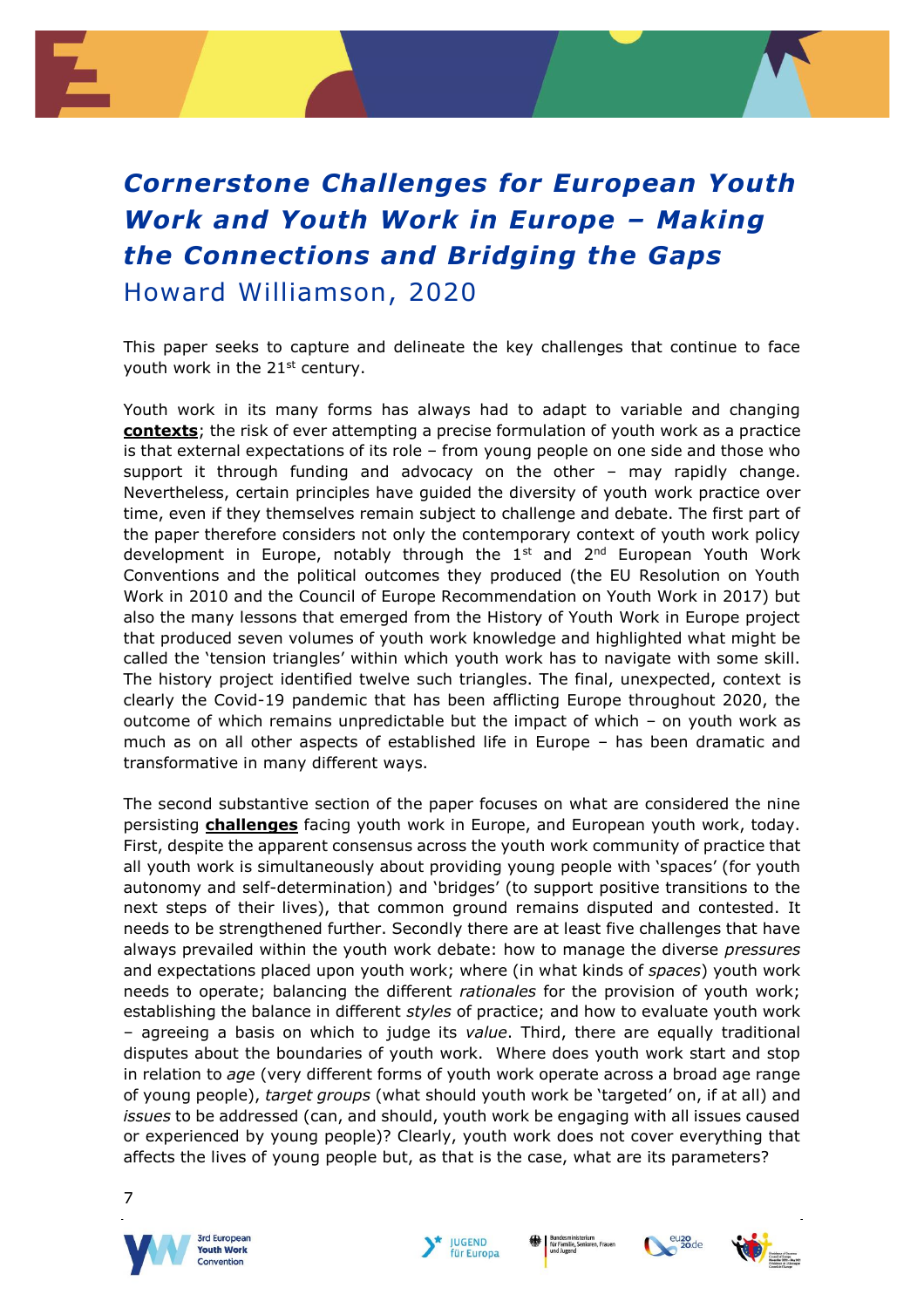

Fourth, there are important questions about the structural arrangements for the delivery of youth work, from the European level (and the concept of 'European youth work') to national and local provision. Fifth, there is the challenge of *building rapport* with other agencies, professionals and groups that work, in many different ways, with young people.

The sixth challenge relates to *education and training* for youth work, particularly as most youth work continues to be provided largely by volunteers, raising questions about *professionalism* if not professionalisation. Relatively little is known in detail about the diversity and delivery of youth work across Europe, even at the local level, which has inevitably invited questions, and criticisms, as to what exactly does youth work *do*? What kinds of outcomes and impact does youth work produce? This raises a seventh challenge concerned with the *quality assurance* dimensions of youth work.

Proponents of youth work often talk about it as if it is a pervasive practice imbued with shared understanding and relatively uniform provision throughout Europe. A small scratch below the surface reveals this to be a patent myth. There are, as an eighth point, at least three striking *missing links*. The *urban-rural* divide is a huge fault line for youth work. The transnational divide conveys starkly that there is not yet any kind of *level playing field* throughout Europe. And there are still huge debates about the distinctions and (lack of) connections between *European, national and local youth work*. Understanding, traversing and bringing closer together these three, and other, missing links remains a significant challenge for youth work.

Finally, there is the perennial cry and challenge to do with winning *recognition for youth work*. If youth work was everything that those within its community of practice proclaimed it to be, it would not have to struggle to secure its place within political advocacy and youth policy development. But rarely, if ever, has this yet been the case. Winning hearts and minds beyond those already converted to the value of youth work remains the ultimate 'political' challenge for youth work.

The Covid-19 pandemic has clearly affected all aspects of societies. The third section of this paper considers the impact of the Covid-19 **crisis** on young people, on youth workers and youth organisations, and on youth work practice. Many negative consequences have been well documented but innovation and responsiveness, particularly through digital practice, has provided youth work with an opportunity to claim its stake in the process of rebuilding and refocusing Europe in a post-Covid world.

The paper, in **conclusion**, and in preparation for the development of a European Youth Work Agenda, proposes that attention needs to be given to four key strands of youth work. The **conceptual** challenges are, at one level, self-evident, yet their resolution remains elusive; as soon as some definitional consensus is reached by some, others are eager to dismantle it. There are challenges to do with the **competence** of youth workers: what kinds of knowledge, skills, attitudes, values and critical understanding are needed for the practice of effective youth work and how should these be engendered? Then there are the challenges around the **credibility** of youth work, in terms of its social and political recognition and the security of funding and occupational











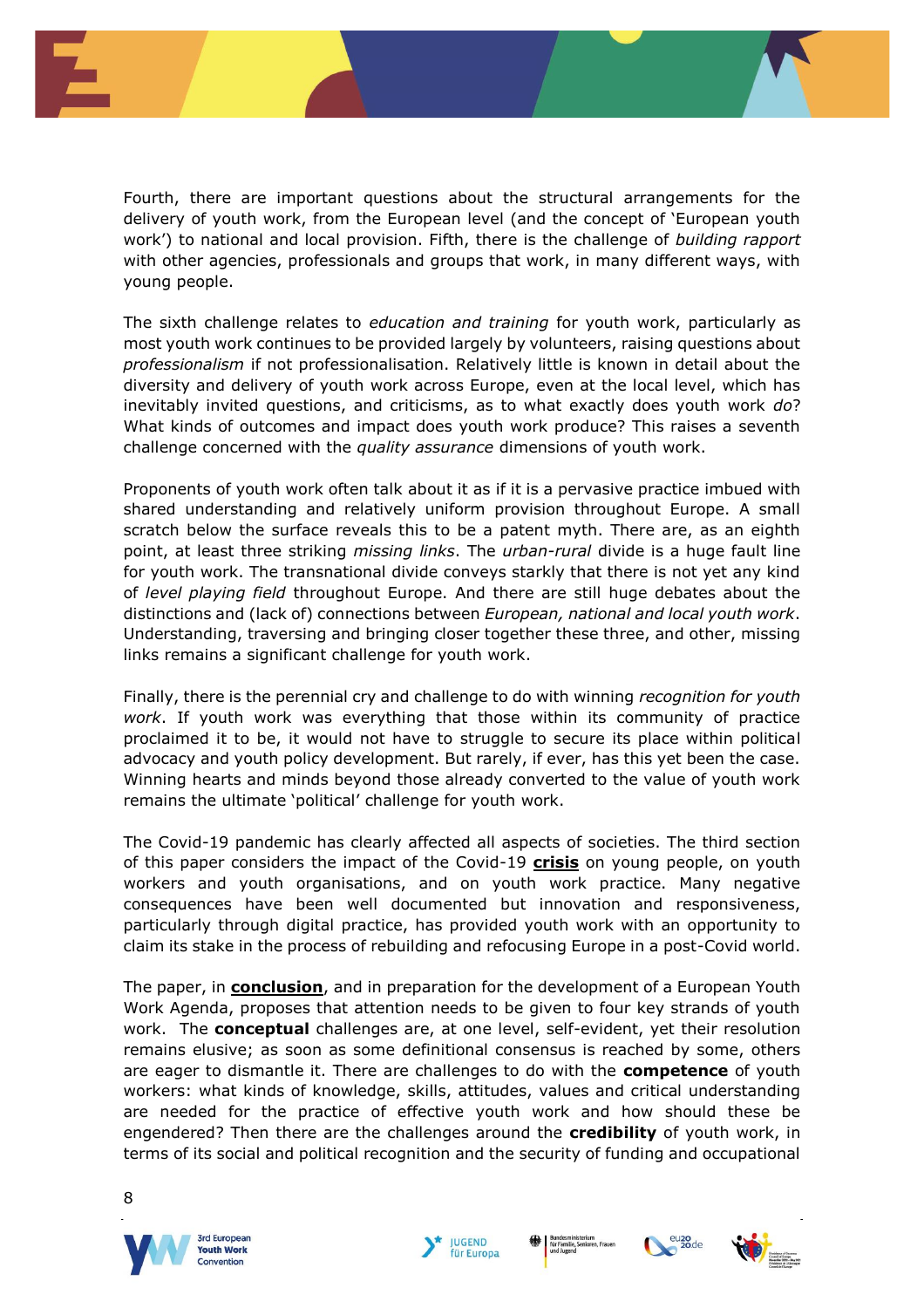

pathways that may flow from that. And finally there are the challenges of making appropriate **connections**, both vertically within youth work (from the 'European' to the local) and horizontally between youth work and other sectors.

Such challenges need to inform the deliberations of the 3rd European Youth Work Convention and contribute to the shaping of an emergent European Youth Work Agenda.





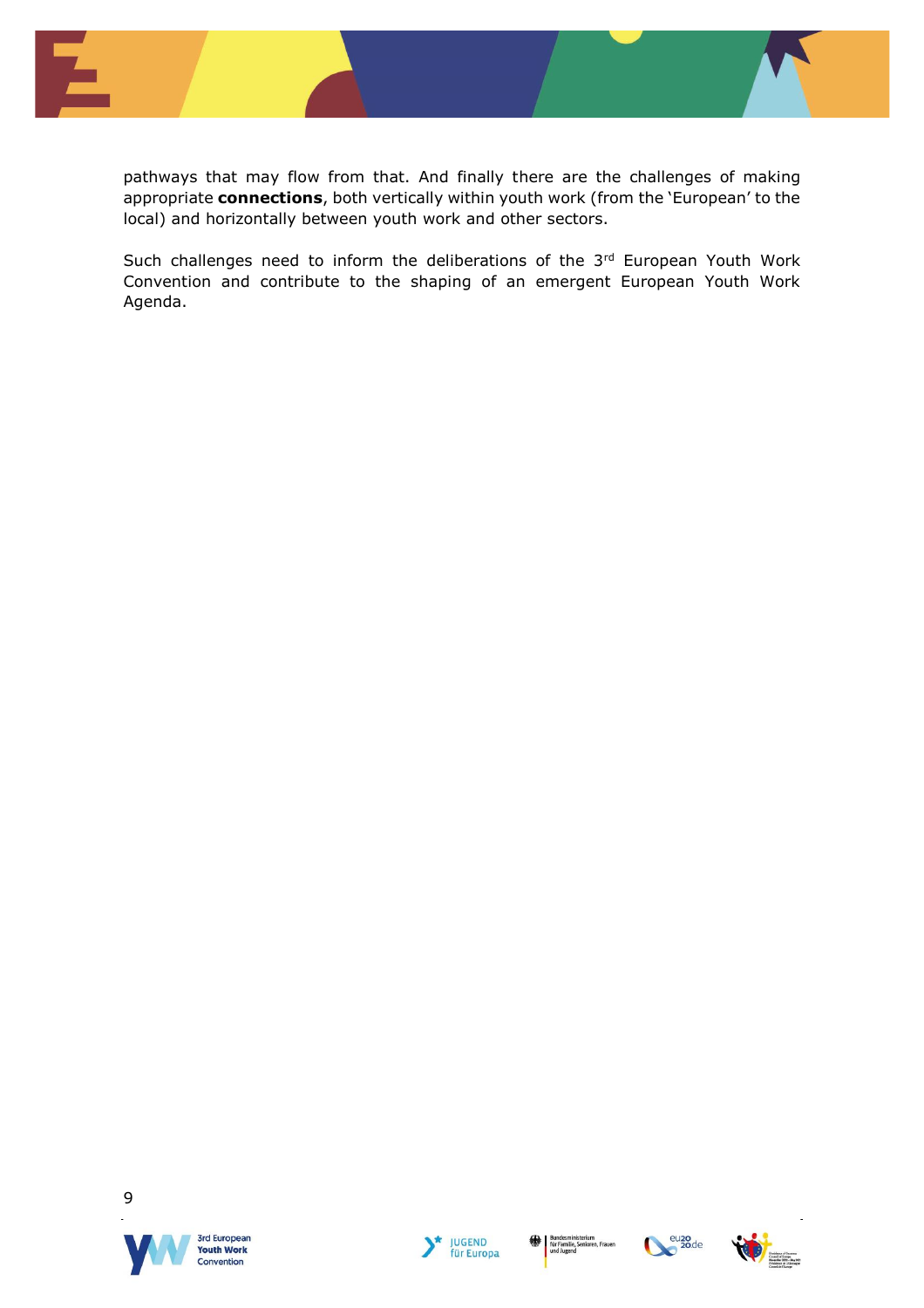## *Ongoing Developments within the Youth Work Community of Practice* Nik Paddison and JUGEND für Europa, 2020

The strength of youth work lies in its vivid practice and in the way it engages young people, builds relationships with them and supports their personal and social development. Its strength also lies with the community of practice: its committed youth work practitioners, volunteers, policymakers, activists, managers and researchers, to name just a few of the roles that make youth work what it is. Youth work is beneficial for young people as well as for society at large.

This paper explores the ongoing developments that have been taking place in youth work between 2015 and 2020. It seeks to highlight what it is that keeps youth work strong and what keeps it as an evolving practice of development. It also serves as a guide to the possible content of the European Youth Work Agenda (EYWA).

It is important to note that it also considers the 2020 Covid-19 crisis and its possible impact on youth work. Even just after the emergence of this worldwide pandemic, it was already evident that the lives of young people as well as the practice of youth work was and would continue to be heavily affected by the restrictions on public life.

#### **Contents of the Paper**

The paper consists of five chapters. It begins with a more in-depth explanation of the reasoning and approach for this paper (Chapter 1), then looks at the concept of development by defining the context and exploring it using a theoretical model (Chapter 2). Chapter 3 outlines what have been identified as significant "ongoing developments" in youth work at European level since the  $2^{nd}$  European Youth Work Convention in 2015, presented here in the form of "cluster topics". Having highlighted what has been achieved through these numerous cluster topics, the paper explores a number of identified challenges and success factors that affect ongoing developments (Chapter 4). The paper concludes by exploring the links between the cluster topics and the aforementioned challenges and success factors, highlighting the insights gained that may provide input for the prospective European Youth Work Agenda (Chapter 5).

The writing of this paper was supported by the European Steering Group (ESG), the advisory board of Germany's Federal Youth Ministry for the 3<sup>rd</sup> European Youth Work Convention, which consists of experts from the youth work community of practice. The members of the ESG have supported the writing process by exploring and identifying developments that have or will have a major impact on youth work practice across Europe.

#### **Development**

There are many aspects and perspectives to development in the youth work context. Several are explored here in order to provide an all-encompassing understanding of what it is the paper wants to focus on when identifying the nature of "development". It









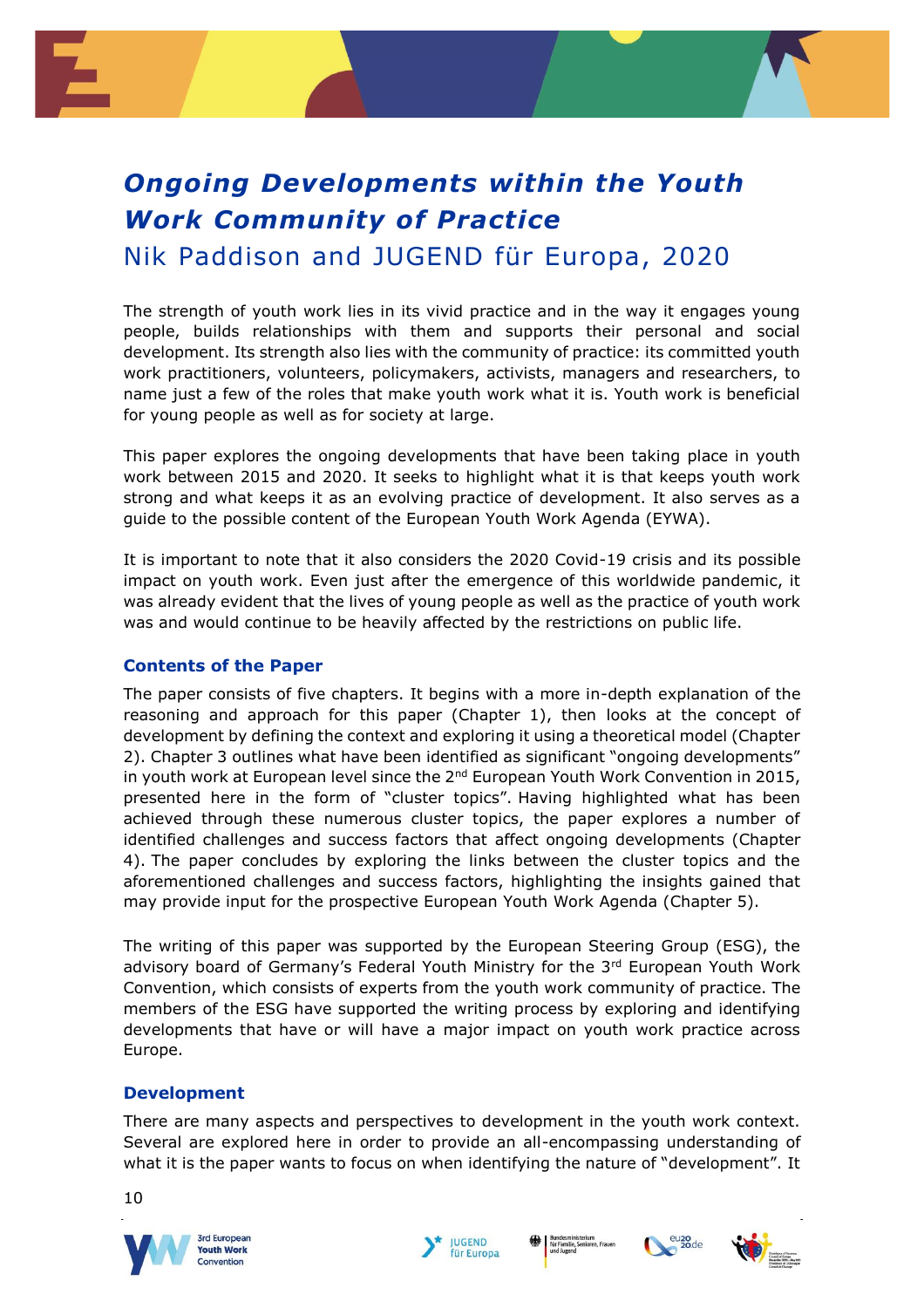

is important to understand the work that is being done at all levels within the youth work sector: face-to-face work with young people within the youth work spaces provided, the dialogue in those spaces, information-sharing between every aspect of youth work, analyses of what is happening in society and among young people, the strategies being developed to respond to existing and/or future issues, cooperation between the many sub-sectors of youth work, political affirmation of the work being done through the adoption of policies and papers, the influence of face-to-face youth work and the response and guidance at European level.

#### **Abstracts of Cluster Topics**

Based on the papers of Howard Williamson *Cornerstone Challenges for European Youth Work and Youth Work in Europe – Making the Connections and Bridging the Gaps* and the German Youth Institute *The European Discussion on Youth Work 2015-2020* as well as on ongoing practice and research activities, JUGEND für Europa identified a number of cluster topics to be explored in this paper. They were selected because they highlight the specific developments that have been taking place in youth work between 2015 and the present. It is important to note that the list is neither exclusive nor complete. The cluster topics are Youth Work as a Working Field; Knowledge Base, Research and a Better Understanding of Youth Work; Youth Work at the Local Level and Youth Work in Remote Areas; Recognition and Validation of Learning in Youth Work; Quality Development; Education and Training of Youth Workers and Youth Work Trainers; Volunteer Youth Workers; Participation; Citizenship; Inclusion and Diversity; Transition from Education to Employment; Migration and Refugees; Extremism and Violent Radicalisation; Innovation; Digitalisation; Environmental Sustainability; Youth Information; the Place of Youth Work within Youth Policy; and Funding Programmes and Mobility.

#### **Challenges to and Success Factors for Development**

There are numerous challenges to development in youth work. Some are clear and easy to identify, sometimes easy to tackle; however, many are less obvious and not easy to tackle. The following challenges have been identified in a series of meetings and workshops: Delayed Responses; Focus on Current Issues; Shrinking Spaces; Resources; Intra-Sectoral and Cross-Sectoral Communication; the Community of Practice; Cross-Sectoral Connections; and Legal Provisions.

In the same series of meetings and workshops, the following have been identified as key success factors for development: Intra Sectoral Dialogue; The Whole Community of Practice; Strategy; Political Level; Transfer of Knowledge and Sharing of Information; Understanding the Diversity of Practice; European Dimension; Analysis and Building of Knowledge; Monitoring.

#### **Outlook**

The youth work sector's slowness to respond to digitalisation, its reticence to respond to young people calling for climate change and the speed with which it has adapted to the pandemic show its many different faces, reveal some of its fragility, and highlight a number of its strengths. In all scenarios, there are good and poor practices to be learnt from.









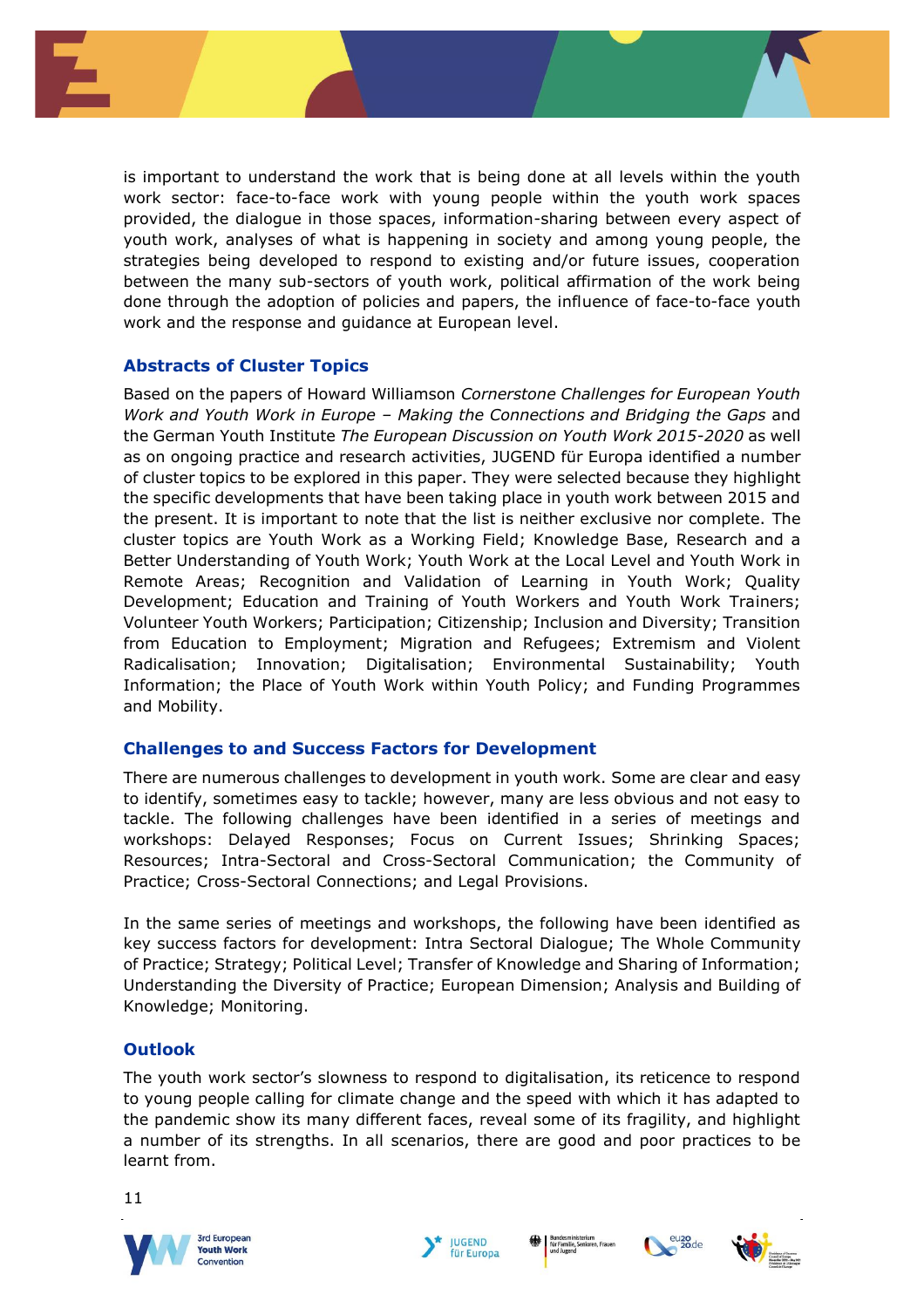#### **Connection to the EYWA**

The EYWA is a potential strategic framework within which to support youth work to react to emerging challenges and to adopt innovative practices. The ongoing developments connect to the EYWA through supporting integrated policy development, expanding youth work provision, strengthening common ground, supporting quality youth work, and enhancing the promotion and recognition of youth work. Thanks to the analysis this paper provides, it is easier to recognise and understand ongoing and upcoming developments, structural challenges, and success factors. On the one hand, the EYWA is intended to serve as a framework for the general development of youth work in Europe by supporting and developing the success factors. On the other, it can act as a catalyst for the development of the specific topics of youth work practice across Europe.

The EYWA and the EYWC are ideal opportunities to focus on the following two areas:

- Strengthening the framework conditions for youth work and thus improving the external factors;
- Raising awareness of and strengthening the factors that can boost developments in specific areas: an enhanced understanding of the community of practice as a whole, more shared strategic approaches and political support, more intra-sectoral dialogue, better knowledge transfer and information sharing, a better understanding of the diversity of practice, more analysis and monitoring, and the added value of a strengthened European dimension.

This is a great window of opportunity, which should be made use of by the community of practice in a joined spirit.







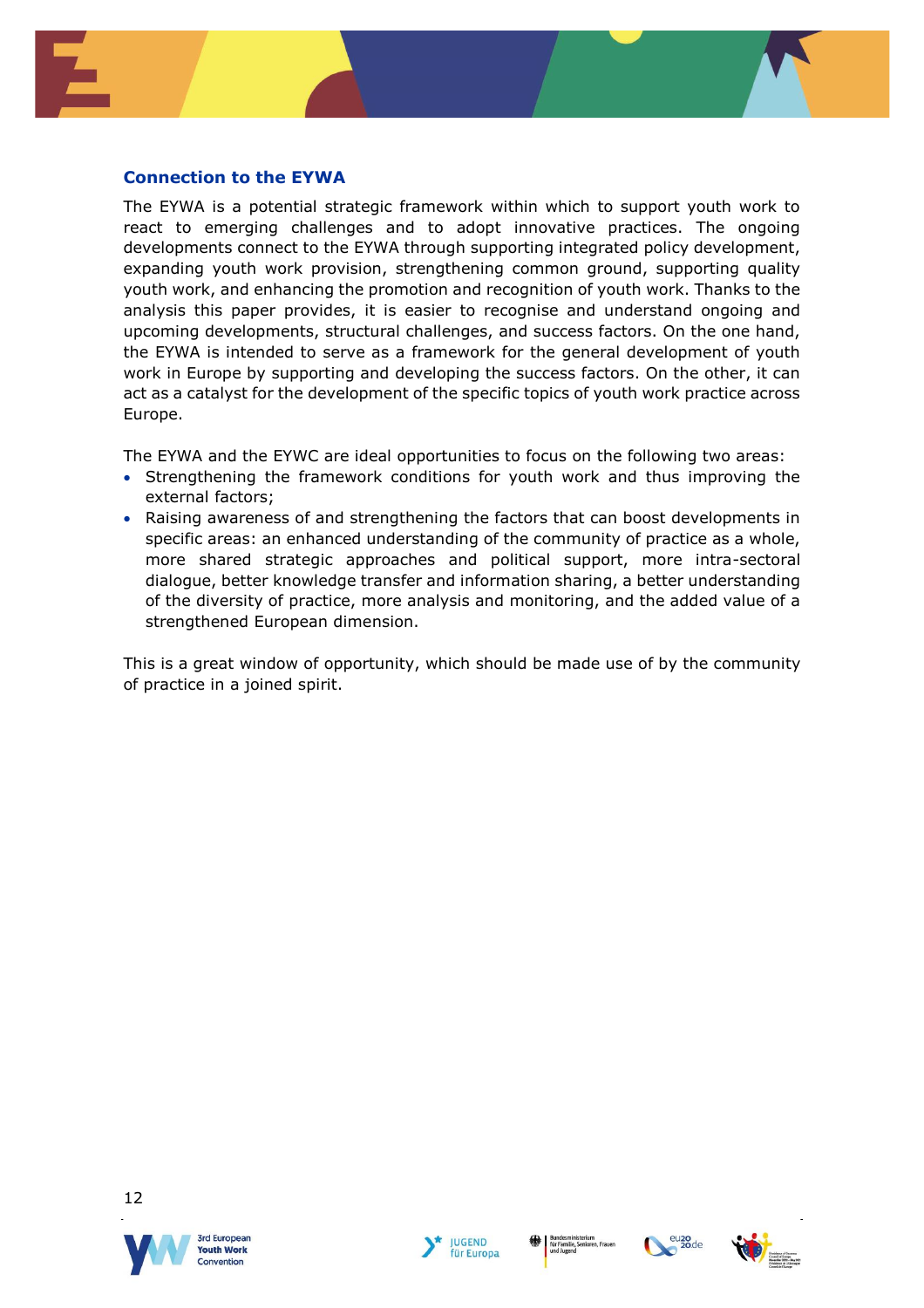### *Learning from the Impact of the Coronavirus Pandemic on Youth Work in Europe* Andreas Karsten, 2020

The world is going through unprecedented times: the coronavirus pandemic has taken people, governments, and societies initially by surprise – and youth work was no exception. The resource paper on this topic illustrates the impact of the coronavirus pandemic on youth work in Europe, explores what can be learnt from the effects of the pandemic and the responses of youth work to its effects, and outlines needs and suggest options to support youth work during and after the pandemic.

The research of the RAY Network shows, very much in alignment with other research being conducted across Europe, that youth work has been shaken to its core by the coronavirus pandemic: the very tangible effects on staff and volunteers as well as funding and structures severely limit youth work practice during these turbulent times.

The profound effects of the pandemic have touched every aspect of youth work: activity and event formats, methods and tools, places and spaces, times and timings – and, to a lesser extent, values and principles. Across Europe, many youth work activities and projects were delayed and/or interrupted by the coronavirus pandemic. More than half of all youth work activities remain in limbo – and the risk assessment for full activity and project cancellations remains high.

Work time of paid staff members has frequently decreased and less commonly also their number. Volunteering time, and the total number of active volunteers, have shrunk more considerably, a development that is particularly worrying. The coronavirus pandemic has also triggered stark effects on the budgets of many youth work organisations in a very short amount of time. At the same time, the eligibility of youth work organisations to pandemic relief packages remains very low across Europe.

The impact of the coronavirus pandemic is more severe for international youth work, where structural funding is much less common and project-based funding prevails. International youth work has been delayed or interrupted significantly more often, budget reductions have been significantly more prevalent, and reductions of work time and numbers of staff as well as engagement time and numbers of volunteers have so far been significantly higher in international youth work.

The impact outlined in the resource paper is nothing other than a shockwave for youth work, laying bare the fragility of youth work in general, and the amplified frailty of international youth work in particular. All this should be reason for stark concern, especially when considered together with the sustained risk of further project and